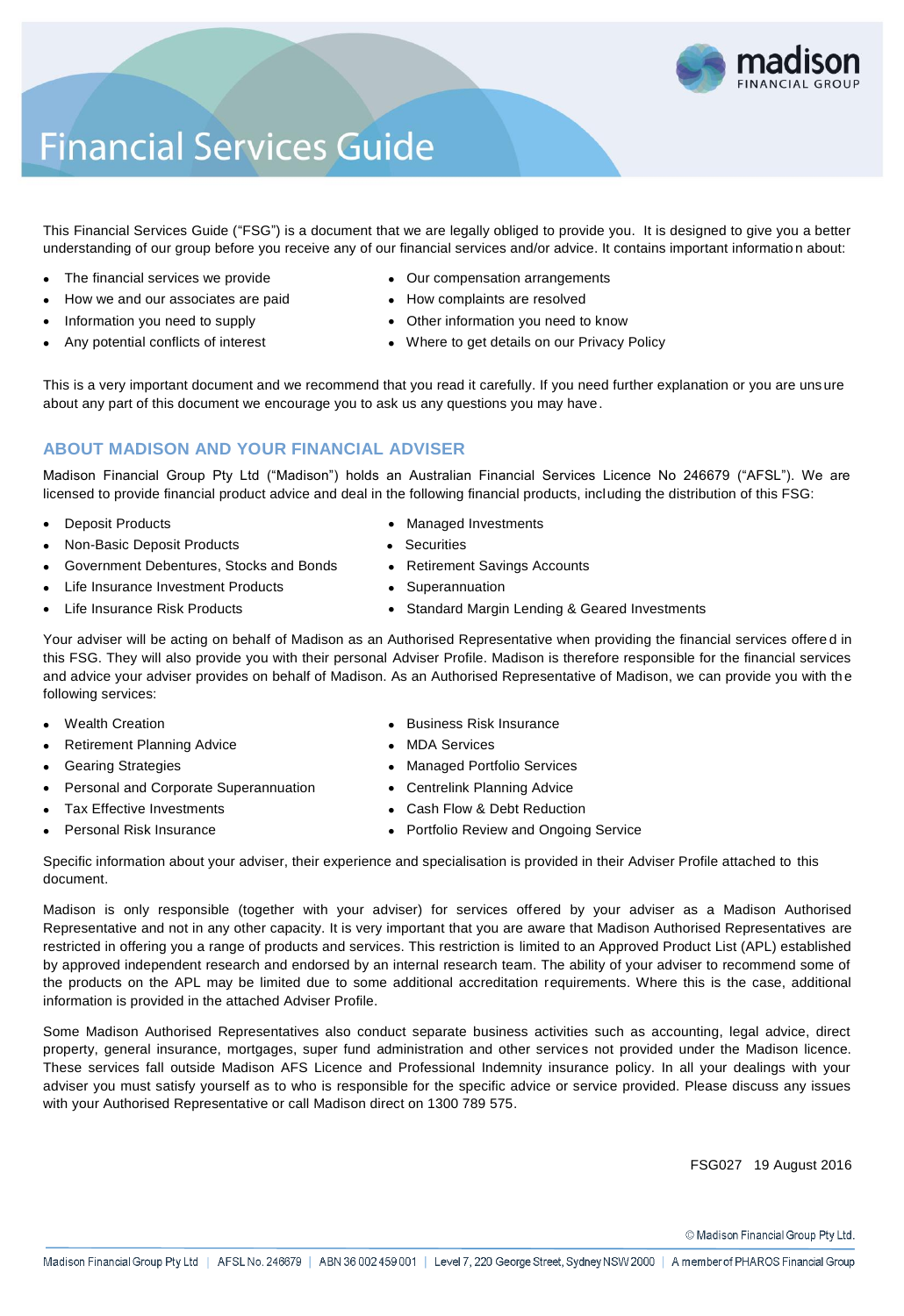# **THE INTERESTS, ASSOCIATIONS AND RELATIONSHIPS THAT MAY INFLUENCE OR AFFECT OUR ADVICE**

Madison is not owned by any financial product provider but by a parent company called PHAROS Financial Group Pty Ltd. PHAROS Financial Group shareholders include some Madison Authorised Representatives – these advisers are called Foundation Members. Foundation Members will also be entitled to participate in any distributed Madison profits and may pass on such benefits to their employees and associates.

#### Related Parties / Entities

Our recommendations to you will be based on our assessment of your personal circumstances, needs and objectives. These factors underpin our advice but it is important for you to appreciate that our interests, associations, relationships and the benefits we receive – such as commissions, sponsorships or marketing allowances – may give rise to an actual or potential conflict of interest. We manage, and will clearly disclose any conflicts that we believe may influence our advice. Our parent company PHAROS has an interest or shareholding in the following:

- Australian Money Market Pty Ltd Proactive Portfolios Pty Ltd WealthPortal Pty Limited
	-
- 
- 
- OneVue Limited **Contains a Container Container Container** PetiteSelect Super
- 

General Relationships

Madison and/or its parent company PHAROS, receives licensee payments from financial institutions based on the average balance of all funds placed by Madison advisers in each relevant institution's investment options. These payments include reb ates, value participation schemes, administrative and marketing fees etc from a number of its approved and preferred administrative platform/s or product providers, in terms of percentage basis points on the amount/s individually invested for various marketing and related services. Only arrangements entered into prior to 1 July 2013 are subject to these payments.

These payments are paid out of the administrative platform/s or product provider's own administrative fees and are not an addit ional payment from your investments. Madison constantly reviews the services of the platform/s and providers we actively support to ensure they remain highly competitive across a number of parameters, including pricing, functionality and service delivery.

These licensee payments assist to offset the operational expenses incurred by Madison in maintaining administrative and compliant services to its Authorised Representatives (your Adviser) network, and those businesses that operate under its Australian Financial Services Licence.

Similar to other businesses, the corporate structure of the Madison business affords all Authorised Representatives the opportunity to participate in shareholder dividends where they become payable based on a pre-determined amount. The dividend arrangement is such that up to a maximum of 25% of profits can be allocated to PHAROS and 75-100% to management and Madison advisers.

These licensee payments and sponsorships are received from: **Asgard Personal Choice**, **Asteron Risk, Australian Money Market, Beacon Wrap, BT, BWA Managed Investments, Charter Hall, Cromwell, First Choice** (Colonial First State), **Franklin Templeton Investments, LaTrobe Financial, Macquarie Specialists Investments, Macquarie Wrap** and cash products, **Magellan, MLC, MWrap** (BT Wrap Badged), **OnePath Risk, OneVue, Pinebridge, RetireSelect**, **Russell Investments, TAL, WealthDirect, WealthPortal** and **Zurich**.

An example of the maximum licensee payments that we will be entitled to receive are listed below (excluding GST). For example, if you had \$10,000 invested for a year in an investment product for which the licensee payment was 0.40%pa, the annual p ayment to the Madison group would be \$40 (0.40% of \$10,000) and is paid as long as you hold that product.

| <b>Platform/Provider</b>      | <b>Additional Payment receivable</b><br>if \$10,000 was invested |
|-------------------------------|------------------------------------------------------------------|
| Admin Platform/s              | 0.52% or \$52                                                    |
| <b>Investment Products</b>    | 0.50% or \$50                                                    |
| <b>Risk Products</b>          | 10% or \$1,000                                                   |
| <b>Structured Products</b>    | 1% or \$100                                                      |
| <b>Tax Effective Products</b> | 5% or \$500                                                      |

In addition to licensee payments, financial institutions will pay Madison a fee to attend Madison's annual training conference and they will also sponsor other functions.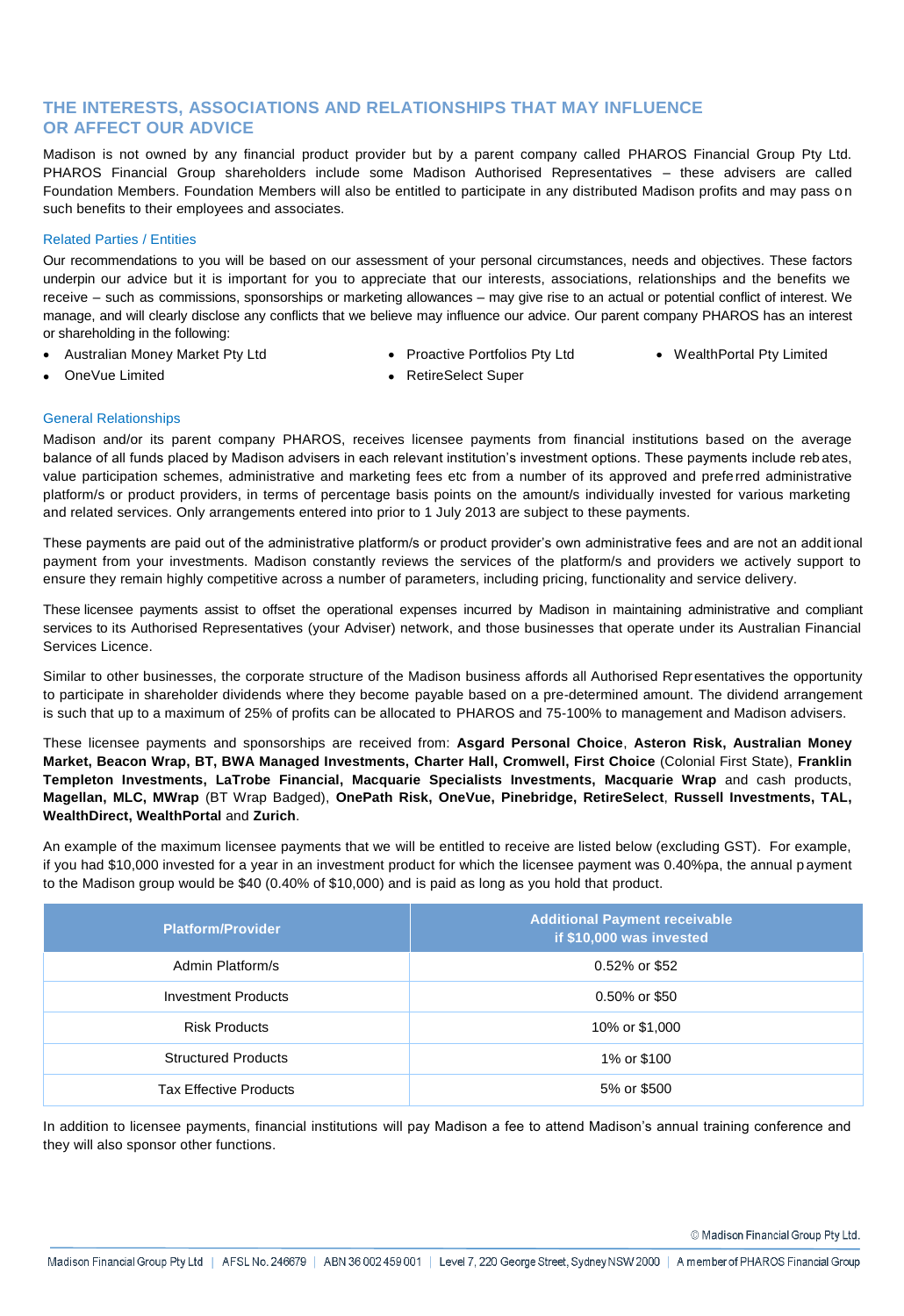#### **OTHER DOCUMENTS YOU MAY RECEIVE**

If we provide you with personal financial services advice, we will confirm our recommendations in writing so that you can make an informed decision about the appropriateness and suitability of our advice. Our recommendations are usually documented in a Statement of Advice (SoA) and will be provided to you. A Record of Advice (RoA) may be used to record any advice where we have provided you with subsequent advice and your personal circumstances have not changed. The RoA will be added to your file and if you would like a copy of this document, we will make it available to you on request. Although your request may be made to your adviser up to seven years after the advice has been provided, we suggest you contact your adviser as early as possible.

If we recommend a particular financial product, we will give you information about that financial product in a document calle d a Product Disclosure Statement (PDS), which contains specific and important information. It is very important for you to read and understand any PDS that we provide you before you can take any action in relation to a financial product recommendation.

A Fee Disclosure Statement (FDS) will be issued to you in instances where you have entered into an Ongoing Fee Arrangement with your adviser for a period greater than 12 months. The FDS will contain information about the services you were entitled to receive, the services you actually received and the fees you paid during the period.

An Opt-In Renewal Notice will be issued to you in instances where you have entered into an Ongoing Fee Arrangement with your adviser for a period greater than 12 months if you have engaged our service from 1 July 2013. The Opt-In Renewal Notice requires you to elect to renew or terminate the ongoing fee arrangement for ongoing advice and service provided, and notify your adviser in writing of this election within 30 days.

In most cases personal advice will be provided, however if you do not require personal advice, general advice is available. We can also take your specific instructions to transact on your behalf and place a financial product (that Madison is able to offer) without providing any financial advice. After you engage us as your adviser, we can act on your instructions whether you provide them by telephone, email, fax or other means of communication agreed to.

## **YOUR PRIVACY**

Madison is required to collect personal information about you to provide you with our financial advice and services. We collect personal information so that we can:

- Identify you,
- Establish your requirements and provide products and services,
- Set up and manage your investment and insurance needs,
- Assess and manage your ongoing financial requirements,
- Understand your needs to improve our products and services.

If you give information to us about another person (like your partner) in relation to the services we provide, you have an ob ligation to let the other person know that we hold their information. We collect the following personal information:

- Full name, address, contact details,
- Employment details and financial circumstances,
- Details of your financial needs and objectives ,
- Information about government assistance and medical history for insurance needs,
- Anything else relevant to the financial services you are seeking from us.

We are also legally required to store this information and records of any advice and services we provide to you. Information acquired by us in the course of providing our services will not be disclosed to any other party without your express consent, except as required by law or professional obligation. We may use your information for purposes including:

- other companies within the our group,
- information technology providers,
- assisting you to prepare an application for a financial product,
- telling you about other products or services we make available unless you tell us not to,
- allowing us to perform administrative tasks including outsourcing paraplanning services,
- as required by law, regulation or codes binding us such as Credit and Investments Ombudsman Limited, and
- any purpose to which you have consented.

We are not likely to disclose your information to organisations overseas. However, we may store your information in cloud or other types of networked or electronic storage. As electronic or networked storage can be accessed from various countries via an internet connection, it's not always practicable to know in which country your information may be held.

If we ask for your personal information and you do not give it to us, we may not be able to provide you with any financial services. For detailed information on how we handle your personal information, please see our Privacy Policy located on www.madisonfg.com.au. If you wish to review your personal information held by Madison please contact your adviser or call Madison direct on 1300 789 575.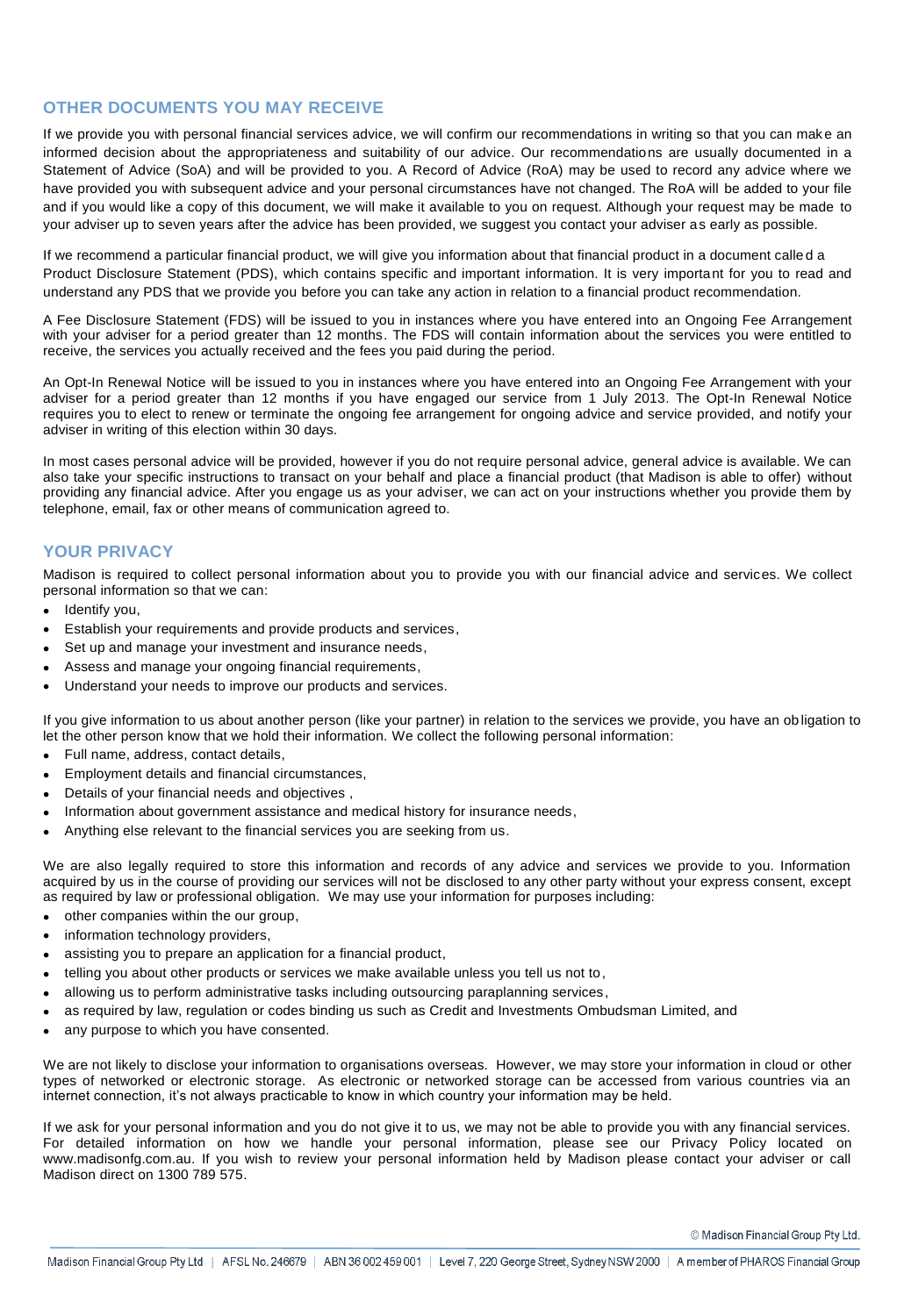## **MADISON AND YOUR ADVISER'S REMUNERATION**

The cost of providing our service to you will depend upon the nature of the service provided. Madison and your adviser will receive some or all of the following types of remuneration:

| <b>Financial</b><br><b>Planning</b><br><b>Advice Fee</b> | Before the provision of any advice or service, your adviser may charge you an upfront fee for services<br>based on either:<br>The time they spend developing your advice<br>$\bullet$<br>A fixed dollar amount<br>$\bullet$<br>A percentage of funds invested; or<br>• A combination of some or all of these methods                                                                                                                                                                                                                                                                                                                                                                                                            |
|----------------------------------------------------------|---------------------------------------------------------------------------------------------------------------------------------------------------------------------------------------------------------------------------------------------------------------------------------------------------------------------------------------------------------------------------------------------------------------------------------------------------------------------------------------------------------------------------------------------------------------------------------------------------------------------------------------------------------------------------------------------------------------------------------|
| <b>Commissions</b>                                       | Commission can be paid to Madison by the provider of the financial products which your adviser has<br>recommended and the percentage varies depending on the product:<br>Ongoing commission (also know as trail commission) is a percentage of the total<br>$\bullet$<br>investment balance (Only applies to advice provided before 1 July 2013).                                                                                                                                                                                                                                                                                                                                                                               |
|                                                          | Commission on insurance products are based on a percentage of the premium.                                                                                                                                                                                                                                                                                                                                                                                                                                                                                                                                                                                                                                                      |
| <b>Adviser</b><br><b>Service Fee</b>                     | An Adviser Service Fee (also known as Ongoing Fee Arrangement) can be payable where you have<br>agreed with your adviser in writing. This fee is an additional cost to you and can be deducted from<br>your investments or paid directly.                                                                                                                                                                                                                                                                                                                                                                                                                                                                                       |
| <b>Referrals</b>                                         | Should you be referred to your adviser by a third party, (e.g. accountant) the third party may receive<br>a fee or other benefit for the referral. This fee comes out of the fees received by Madison and your<br>adviser, and does not represent an additional cost to you.                                                                                                                                                                                                                                                                                                                                                                                                                                                    |
| <b>Alternative</b><br><b>Remuneration</b>                | Madison and your adviser may receive non-monetary remuneration, such as entertainment and<br>gifts, from financial institutions. In accordance with the Industry Code of Practice, both Madison and<br>your adviser must maintain a register of these benefits received. Copies of these registers are<br>available on request.                                                                                                                                                                                                                                                                                                                                                                                                 |
| <b>Performance</b><br><b>Credits</b>                     | Your adviser is free to recommend to you any product on the Madison Approved Product List;<br>however Madison advisers may receive some additional benefits for recommending certain financial<br>products and platforms to you. For example, where your adviser accumulates and maintains pre-<br>determined objectives in compliance with The Corporations Act 2001 with certain associated<br>platform/products, the adviser can accumulate performance credits from Madison's parent company<br>PHAROS which may give rise to dividends or equity benefits only after achieving certain business<br>revenue, productivity and business retention. A list of the associated products/platforms is listed on<br>page 2 above. |

Further information on remuneration details and actual 'splits' between Madison and your adviser is provided in the attached Adviser Profile. All fees are payable to Madison Financial Group Pty Ltd. The basis and amount of all fees, commissions, adviser service fees and any referrals fees will be fully disclosed in your SoA and explained by your adviser prior to the implementation of any advice. An explanation of the fees and charges of the product provider will also be outlined in the relevant PDS.

#### **OUR SERVICES FOR MANAGED DISCRETIONARY ACCOUNTS**

We offer limited types of Managed Discretionary Account Services (MDA Services) within approved investment platforms. Through these services, you allow us to manage your investments for you, using our discretion and without obtaining your instructions before each transaction we undertake on your behalf. However, we do not (and we are not authorised to) open new accounts, withdraw funds or contribute funds to your investment.

What are the Risks associated with using the MDA Service? By authorising us to make changes to your investments, you cannot claim we were not acting on your behalf if we acted within the authority given. Therefore, our acts bind you. It is important you understand what we are authorised to do and that you carefully read and understand the activities that you are authorising us to do on your behalf.

How can you instruct us to exercise Rights relating to the financial products in your portfolio? Generally, the financial products that we invest in on your behalf do not have any additional rights or entitlements attached to them. However, if there are, we can let you know. You can then instruct us how you wish us to proceed.